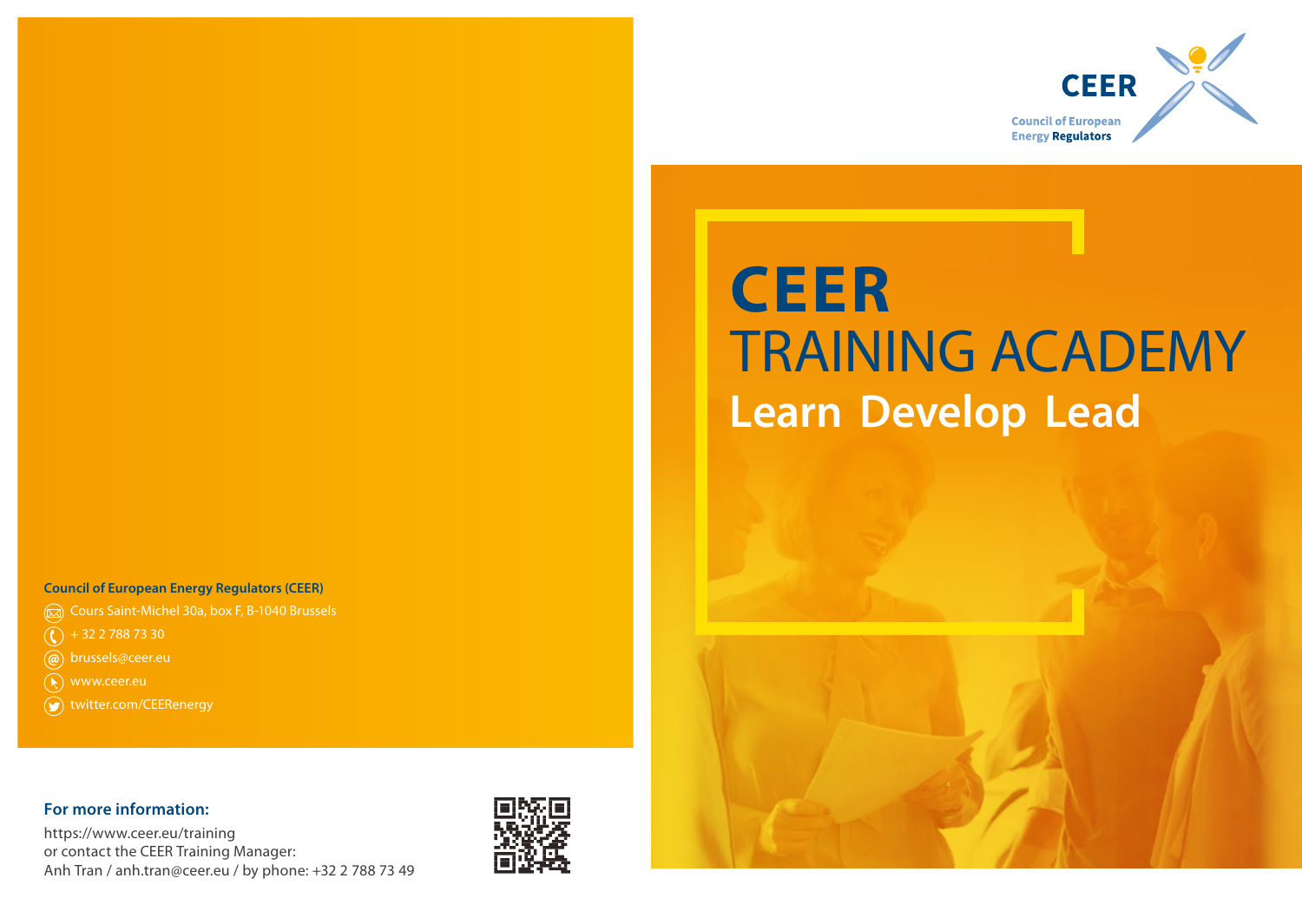### **Why attend CEER Training Courses?**

The CEER Training Academy's courses deliver job-related skills for staff of regulatory authorities across all levels, from introductory to advanced. Our modular approach in designing the course programme supports over time the development of professional expertise in energy regulation, covering wholesale market, network and retail/consumer issues. Our course programme is constantly updated to cover new developments and new frameworks in the energy sector, focusing on new challenges for the energy regulators. Designed around European practices, the courses also allow for the sharing of regulatory experience and approaches more broadly.

Our trainers come primarily from the regulatory authorities and also from international institutions, academia and the energy industry. The course programme is advised by distinguished members of our Training Academy Advisory Board, comprising senior representatives from the European institutions, academia, the energy industry and former regulators.

*The CEER Training Academy is where national energy regulatory authorities in Europe go to be trained on the day-to-day job of being an energy regulator. We are also committed to sharing our experiences and expertise with energy regulators from around the world and regulators outside of the energy sector.* **Annegret Groebel,**  CEER President

 $AC$ 

*It was a great opportunity to engage with experts from other National Regulatory Authorities and from European Institutions and to discuss the best regulatory practices for the implementation of REMIT. I understood better the legislative framework for REMIT and found out a lot of interesting views on the subject from our trainers.*

 $66$ 

One participant of the Training on Introduction to EU Regulation on Energy Market Integrity and Transparency (REMIT) - Module 1 in 2019.

> $AC$ *I attended the CEER training for the first time and I was satisfied with everything – the organisation, content of the training, trainers and atmosphere.*

One participant of the Specialised Training on Legal and Regulatory Challenges for National Regulatory Authorities in 2019.

**THE CEER TRAINING ACADEMY PROGRAMME IS BUILT AROUND THREE KEY FEATURES**

**PRACTITIONER METHOD** Practical topics relating directly to energy regulation for on-the-job and professional development



**REGULATOR-CENTRIC**

Designed and led by regulators for regulators, with exclusive access to leading experts in the energy sector



**COLLABORATIVE ATMOSPHERE**

Exchange views and learn from peers in the regulatory community from across Europe and beyond

### **SINCE ITS ESTABLISHMENT IN 2014**





**COURSE** 



**1029 STAFF TRAINED**